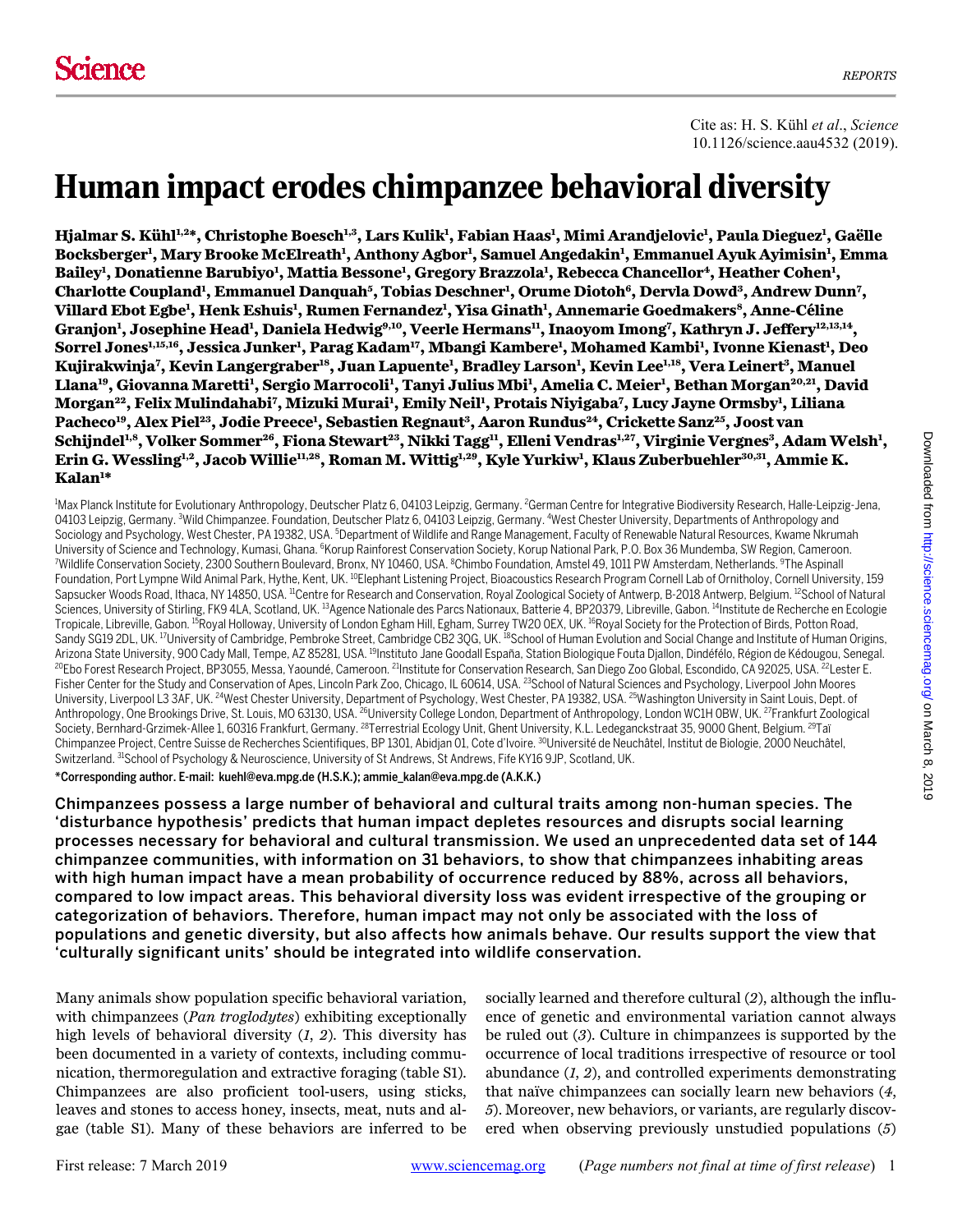(table S1).

Cultural behaviors in great apes, notably chimpanzees (*1*) and orang-utans (*6*), are maintained by cultural processes including innovation, diffusion, and vertical and horizontal transmission (*2*, *7*). These behaviors are vulnerable to environmental disturbance, in that if crucial conditions are modified, the overall rate of opportunities for social transmission may be reduced (*7*). This proposition, named the 'disturbance hypothesis', predicts that under anthropogenically disturbed conditions behavioral traditions in great apes may disappear not only with the complete extinction of a population, but also when the population remains, due to resource depletion or a breakdown in opportunities for social learning (*7*). Major elements of human impact include habitat loss, degradation and fragmentation, which reduce population size, gregariousness and long-distance dispersal, weakening behavioral transmission (*7*).

In the current Anthropocene era, Earth's biosphere is being heavily degraded by unsustainable resource use and high rates of biodiversity loss (*8*). This overexploitation is substantially impacting chimpanzees and their habitat, namely African tropical forests and savanna woodlands (*9*). All four chimpanzee subspecies are severely threatened by deforestation and poaching, caused by a rapidly growing human population (*8*–*10*). These factors have already led to major population declines, fragmentation and regional extirpations (*10*) and reduced genetic diversity (*11*).

The large behavioral diversity of chimpanzees coupled with rapid population decline makes investigation of the disturbance hypotheses timely: to what extent are chimpanzee behavioral and cultural diversity affected by habitat fragmentation and population loss resulting from human activities? To address this question, we applied a range of non-invasive techniques to collect a wide spectrum of environmental, social, demographic and behavioral information on previously unstudied chimpanzee communities, or communities not fully habituated to human observers, at 46 locations (Fig. 1). The actual number of chimpanzee communities represented is likely to be higher, as individuals from more than one community may have been observed at a location. Therefore, we define a chimpanzee community as those individuals which occur at a specific geographic location, with associated observations on behaviors. With few exceptions, we collected data over a minimum of one annual cycle (observation period between 12-30 months at 37 locations; observation period 1-10 months at 9 locations) in a systematic grid design (grid size range: 9-143 km<sup>2</sup>).

We compiled presence and absence data on 31 known chimpanzee behaviors (table S1) from these 46 chimpanzee communities and complemented the data set with additional information about these same behaviors on another 106 chimpanzee communities from the published literature. In

total, 144 unique chimpanzee communities comprised the full data set (Fig. 1, data file S1). We recorded observations on these behaviors via 1) extensive camera trapping; 2) fecal samples that provided evidence of ingestion of insects, algae and honey, resources often exploited with the aid of tools; 3) artifacts of tool use identified during reconnaissance, line and strip transect surveys. We selected behaviors that were detectable via indirect evidence (e.g., tools and artifacts) or direct evidence from camera traps, and that exhibit variation across populations rather than being universal traits of chimpanzees (*1*, *2*, *12*) (table S1). Importantly, although we do not explicitly test for cultural transmission, we infer that much of chimpanzee behavioral diversity reflects cultural diversity owing to an accumulation of observational and experimental evidence (*1*, *4, 5, 13*). Moreover, many behaviors included here have already been classified as cultural (*1*).

According to the disturbance hypothesis, potential behavioral diversity loss is expected to manifest across multiple chimpanzee generations, so human impact should be assessed over long time periods. We used the 'human footprint', a spatial composite layer integrating human impact over time by combining infrastructure, human population density, forest cover and remoteness, to provide a geographically explicit variable quantifying the overall effect of humans on the environment with a 1km grid resolution (*14*). We used both Bayesian Regression (BR) and Maximum Likelihood (ML) mixed models to test the hypothesis that variation in human impact among chimpanzee populations predicts variation in the number of behaviors present (*12*). We controlled for observation effort in number of months, spatial autocorrelation, and chimpanzee subspecies in the analyses (*12*) (tables S2 to S6 and figs. S1 to S5).

We found that chimpanzee communities located in areas with a high degree of human impact exhibited an 88% lower mean probability of occurrence, across all behaviors, compared to communities with the least human impact observed (Fig. 2, Estimate (mean of the posterior distribution) = -0.40, CI (95% credible interval) =  $[-0.73, -0.10]$ , P = 0.009). We found this effect irrespective of the grouping of behaviors, i.e., when behaviors were grouped into broader categories such as foraging for termites or thermoregulation (table S1, Estimate =  $-0.30$ , CI =  $[-0.80, 0.139]$ , P=0.006), or when considering non-tool use behaviors only (Estimate =  $-0.75$ , CI =[ $-$ 1.77,0.03],  $P=0.018$ ), or tool use behaviors only (Estimate = -0.37, CI =[-0.73, -0.01], P =0.018; Fig. 2 and tables S1 to S4). We assessed the reliability of our analyses by testing various subsets of the data and by removing a single behavior at a time, which showed that no single behavior was responsible for our results (figs. S3 and S4; table S6). The control predictor 'subspecies' showed highly overlapping effects, indicating minimal subspecies specific effects. As expected, the control variable observation months revealed a strong positive effect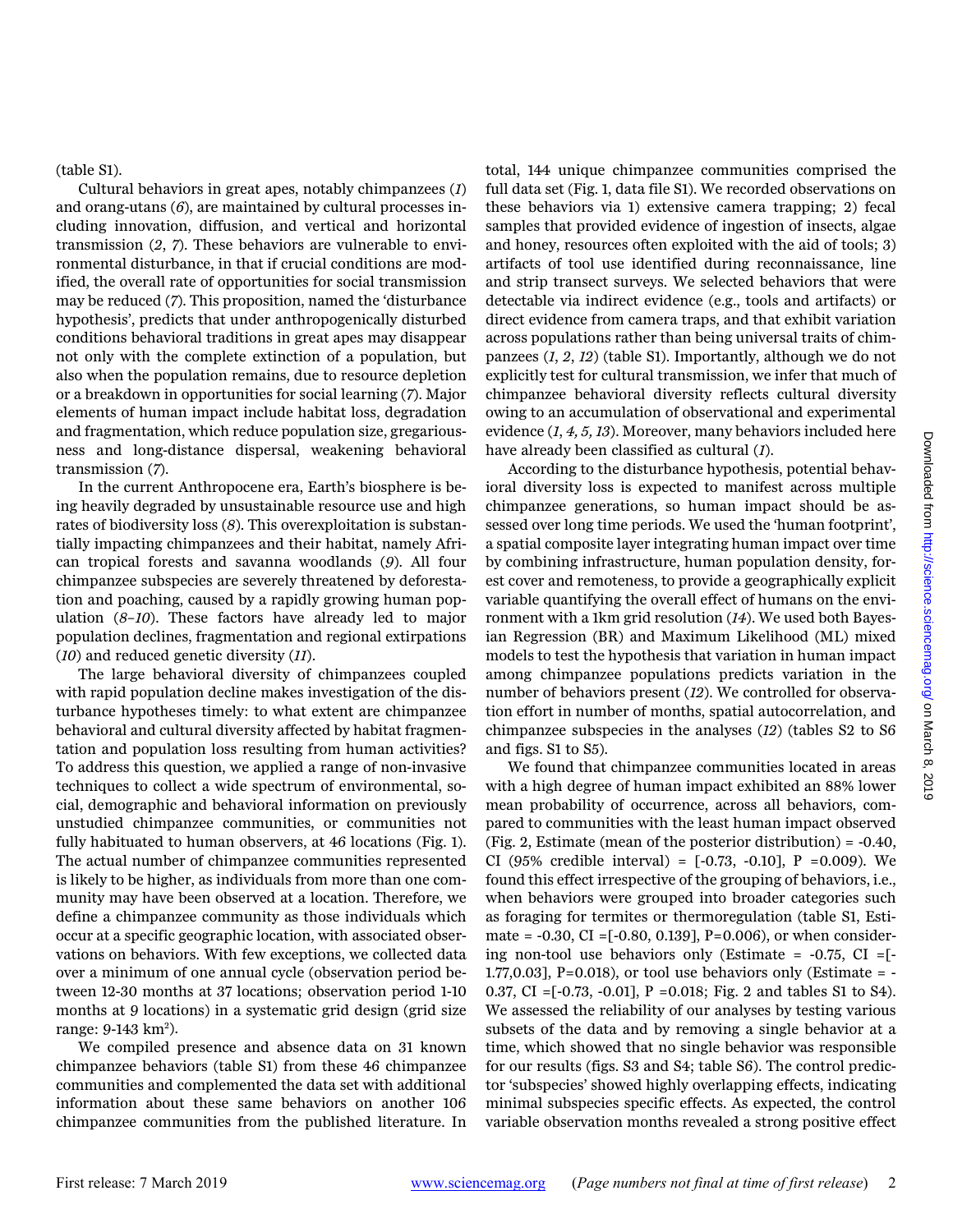for all models (figs. S1 and S2; tables S2 to S5).

Several potential mechanisms may explain the observed pattern. First, areas with high human impact generally have decreased chimpanzee density and abundance (*10*). As has been shown for humans (*3*, *15*), population size can play a major role in maintaining cultural traits although this relationship is debated (*16*). A similar mechanism may occur in declining chimpanzee populations (*17*). Second, chimpanzees may reduce the frequency of conspicuous behaviors as human impact increases (*7*). Third, climate change may play a role. For example, nut production is strongly dependent on weather conditions and a changing climate is causing greater inter-annual variation in nut availability (*18*), stochastically increasing the potential loss in nut cracking behavior over time. Fourth, habitat degradation and resource depletion may lead to a lower carrying capacity of individuals, thereby reducing opportunities for social learning. This may eventually lead to the disappearance of the behavior. Most likely, a combination of these mechanisms interacts with environmental stability, demography and population connectedness, to create the overall loss of chimpanzee behavioral diversity associated with human impact.

Some studies on chimpanzees living in human-dominated landscapes suggest that a reduction in behavioral diversity will eventually be partially compensated for by new inventions (*9*). Moreover, genetic and ecological variation are expected to continue to be important drivers of behavioral and cultural diversity (*3*). Chimpanzees do show adaptations to modified environments (*9*) and one may ask whether the processes of behavioral loss and innovation act on similar, or different, timescales, and at which point they might reach equilibrium (*7*).

We are currently witnessing a decline in great ape populations at a rate of 2.5-6% per year due to human impact (*10*, *19*). Our results suggest that chimpanzee populations are losing their characteristic sets of behavioral traits and that a number of not yet discovered behaviors may be lost without having ever been described. Considerable effort is urgently needed to protect these populations if we are to fully understand the underlying mechanisms and drivers of their cultural diversification. As such, our findings support the concept of 'culturally significant units', whereby a more integrative approach to conservation is needed which considers behavioral diversity in addition to population size and trends for wildlife management (*20*, *21*). Given our limited understanding of the potentially adaptive value of local traditions, we advocate using the precautionary principle of aiming for maximal protection of behavioral variation. We suggest that, for chimpanzees, specific interventions are needed to protect their natural resources and tool-use sites in order to maintain behavioral plasticity and safeguard their capacity for cultural evolution. Therefore, we anticipate the necessity for a new concept, 'chimpanzee cultural heritage sites', with which the behavioral and cultural diversity of this species might be recognized and protected. Such a concept could easily be extended to other species exhibiting a high degree of cultural variability, such as orang-utans (*6*) and whales (*20*). This proposition is in accordance with the Convention on Biological Diversity, as well as recent recommendations by the Convention on the Conservation of Migratory Species of Wild Animals, of the United Nations Environment Programme (*22*), which calls for the protection of physiological, genetic and behavioral diversity of culturally rich wildlife.

# **REFERENCES AND NOTES**

- 1. A. Whiten, J. Goodall, W. C. McGrew, T. Nishida, V. Reynolds, Y. Sugiyama, C. E. G. Tutin, R. W. Wrangham, C. Boesch, Cultures in chimpanzees. *Nature* 399, 682– 685 (1999)[. doi:10.1038/21415](http://dx.doi.org/10.1038/21415) [Medline](http://www.ncbi.nlm.nih.gov/entrez/query.fcgi?cmd=Retrieve&db=PubMed&list_uids=10385119&dopt=Abstract)
- 2. C. Boesch, *Wild Cultures: A Comparison between Chimpanzee and Human Cultures* (Cambridge Univ. Press, 2012).
- 3. J. Henrich, C. Tennie, in *Chimpanzees and Human Evolution* (Belknap, 2017), pp. 645–702.
- 4. A. Whiten, Experimental studies illuminate the cultural transmission of percussive technologies in Homo and Pan. *Philos. Trans. R. Soc. Lond. B Biol. Sci.* 370, 20140359 (2015)[. doi:10.1098/rstb.2014.0359](http://dx.doi.org/10.1098/rstb.2014.0359) [Medline](http://www.ncbi.nlm.nih.gov/entrez/query.fcgi?cmd=Retrieve&db=PubMed&list_uids=26483537&dopt=Abstract)
- 5. K. E. Bonnie, V. Horner, A. Whiten, F. B. M. de Waal, Spread of arbitrary conventions among chimpanzees: A controlled experiment. *Proc. R. Soc. London Ser. B* 274, 367–372 (2007)[. doi:10.1098/rspb.2006.3733](http://dx.doi.org/10.1098/rspb.2006.3733) [Medline](http://www.ncbi.nlm.nih.gov/entrez/query.fcgi?cmd=Retrieve&db=PubMed&list_uids=17164200&dopt=Abstract)
- 6. C. P. van Schaik, M. Ancrenaz, G. Borgen, B. Galdikas, C. D. Knott, I. Singleton, A. Suzuki, S. S. Utami, M. Merrill, Orangutan cultures and the evolution of material culture. *Science* 299, 102–105 (2003)[. doi:10.1126/science.1078004](http://dx.doi.org/10.1126/science.1078004) [Medline](http://www.ncbi.nlm.nih.gov/entrez/query.fcgi?cmd=Retrieve&db=PubMed&list_uids=12511649&dopt=Abstract)
- 7. C. P. van Schaik, Fragility of traditions: The disturbance hypothesis for the loss of local traditions in orangutans. *Int. J. Primatol.* 23, 527–538 (2002). [doi:10.1023/A:1014965516127](http://dx.doi.org/10.1023/A:1014965516127)
- 8. R. Dirzo, H. S. Young, M. Galetti, G. Ceballos, N. J. B. Isaac, B. Collen, Defaunation in the Anthropocene. *Science* 345, 401–406 (2014). [doi:10.1126/science.1251817](http://dx.doi.org/10.1126/science.1251817) **[Medline](http://www.ncbi.nlm.nih.gov/entrez/query.fcgi?cmd=Retrieve&db=PubMed&list_uids=25061202&dopt=Abstract)**
- 9. K. J. Hockings, M. R. McLennan, S. Carvalho, M. Ancrenaz, R. Bobe, R. W. Byrne, R. I. M. Dunbar, T. Matsuzawa, W. C. McGrew, E. A. Williamson, M. L. Wilson, B. Wood, R. W. Wrangham, C. M. Hill, Apes in the Anthropocene: Flexibility and survival. *Trends Ecol. Evol.* 30, 215–222 (2015)[. doi:10.1016/j.tree.2015.02.002](http://dx.doi.org/10.1016/j.tree.2015.02.002) [Medline](http://www.ncbi.nlm.nih.gov/entrez/query.fcgi?cmd=Retrieve&db=PubMed&list_uids=25766059&dopt=Abstract)
- 10. H. S. Kühl, T. Sop, E. A. Williamson, R. Mundry, D. Brugière, G. Campbell, H. Cohen, E. Danquah, L. Ginn, I. Herbinger, S. Jones, J. Junker, R. Kormos, C. Y. Kouakou, P. K. N'Goran, E. Normand, K. Shutt-Phillips, A. Tickle, E. Vendras, A. Welsh, E. G. Wessling, C. Boesch, The Critically Endangered western chimpanzee declines by 80. *Am. J. Primatol.* 79, e22681 (2017)[. doi:10.1002/ajp.22681](http://dx.doi.org/10.1002/ajp.22681) [Medline](http://www.ncbi.nlm.nih.gov/entrez/query.fcgi?cmd=Retrieve&db=PubMed&list_uids=28671715&dopt=Abstract)
- 11. Y. Xue, J. Prado-Martinez, P. H. Sudmant, V. Narasimhan, Q. Ayub, M. Szpak, P. Frandsen, Y. Chen, B. Yngvadottir, D. N. Cooper, M. de Manuel, J. Hernandez-Rodriguez, I. Lobon, H. R. Siegismund, L. Pagani, M. A. Quail, C. Hvilsom, A. Mudakikwa, E. E. Eichler, M. R. Cranfield, T. Marques-Bonet, C. Tyler-Smith, A. Scally, Mountain gorilla genomes reveal the impact of long-term population decline and inbreeding. *Science* 348, 242–245 (2015). [doi:10.1126/science.aaa3952](http://dx.doi.org/10.1126/science.aaa3952) [Medline](http://www.ncbi.nlm.nih.gov/entrez/query.fcgi?cmd=Retrieve&db=PubMed&list_uids=25859046&dopt=Abstract)
- 12. Materials and methods are available as supplementary materials.
- 13. C. Hobaiter, T. Poisot, K. Zuberbühler, W. Hoppitt, T. Gruber, Social network analysis shows direct evidence for social transmission of tool use in wild chimpanzees. *PLOS Biol.*12, e1001960 (2014)[. doi:10.1371/journal.pbio.1001960](http://dx.doi.org/10.1371/journal.pbio.1001960) [Medline](http://www.ncbi.nlm.nih.gov/entrez/query.fcgi?cmd=Retrieve&db=PubMed&list_uids=25268798&dopt=Abstract)
- 14. Wildlife Conservation Society WCS, Center for International Earth Science Information Network - CIESIN - Columbia University, Last of the Wild Project, Version 2, 2005 (LWP-2): Global Human Footprint Dataset (Geographic) (2005); [http://dx.doi.org/1](http://dx.doi.org/)0.7927/H4M61H5F.
- 15. A. Powell, S. Shennan, M. G. Thomas, Late Pleistocene demography and the appearance of modern human behavior. *Science* 324, 1298–1301 (2009). [doi:10.1126/science.1170165](http://dx.doi.org/10.1126/science.1170165) [Medline](http://www.ncbi.nlm.nih.gov/entrez/query.fcgi?cmd=Retrieve&db=PubMed&list_uids=19498164&dopt=Abstract)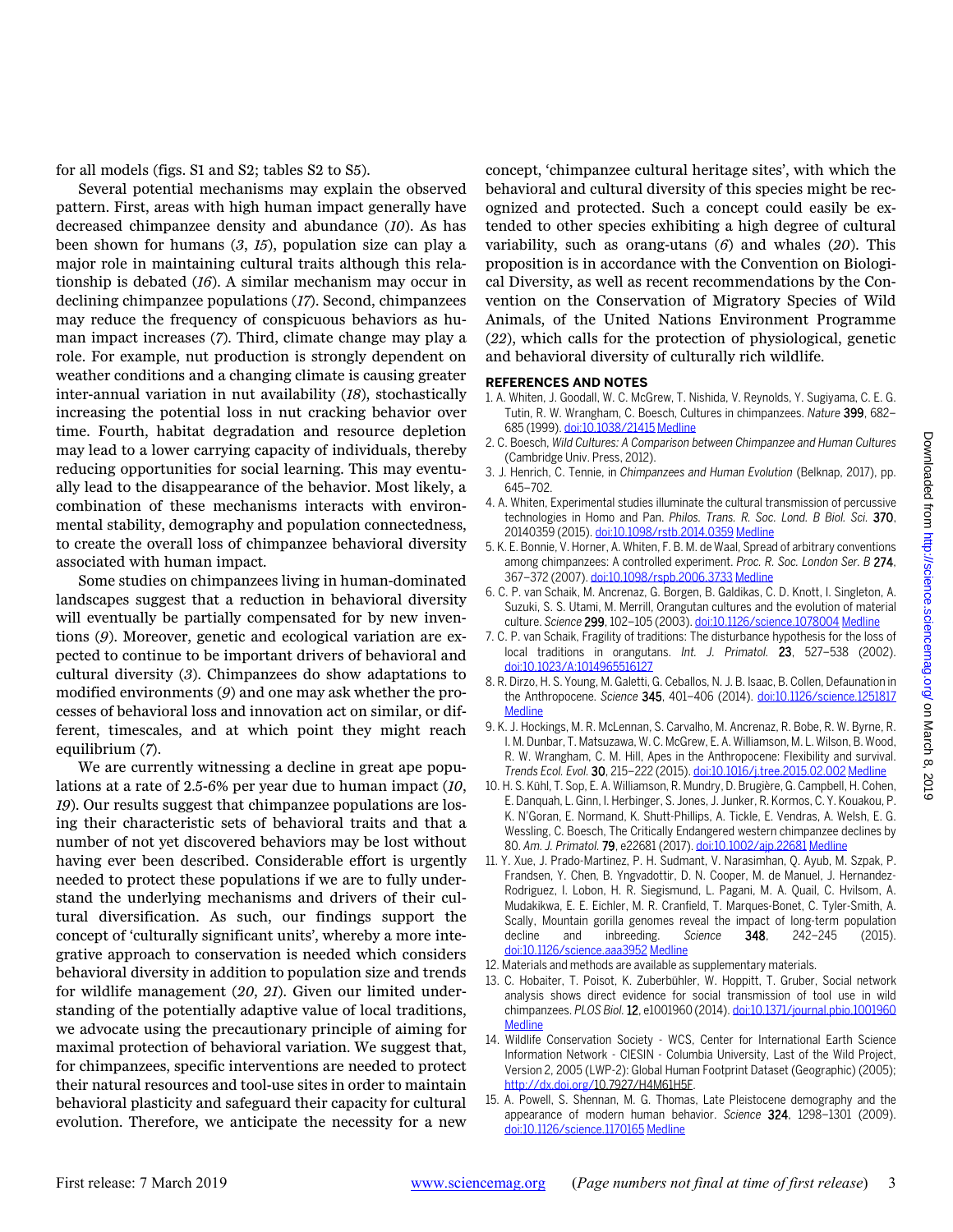- 16. K. Aoki, On the absence of a correlation between population size and 'toolkit size' in ethnographic hunter-gatherers. *Philos. Trans. R. Soc. Lond. B Biol. Sci.* 373, 20170061 (2018)[. doi:10.1098/rstb.2017.0061](http://dx.doi.org/10.1098/rstb.2017.0061) [Medline](http://www.ncbi.nlm.nih.gov/entrez/query.fcgi?cmd=Retrieve&db=PubMed&list_uids=29440526&dopt=Abstract)
- 17. J. Lind, P. Lindenfors, The number of cultural traits is correlated with female group size but not with male group size in chimpanzee communities. *PLOS ONE* 5, e9241 (2010)[. doi:10.1371/journal.pone.0009241](http://dx.doi.org/10.1371/journal.pone.0009241) [Medline](http://www.ncbi.nlm.nih.gov/entrez/query.fcgi?cmd=Retrieve&db=PubMed&list_uids=20352086&dopt=Abstract)
- 18. H. S. Kühl, A. N'Guessan, J. Riedel, S. Metzger, T. Deschner, The effect of climate fluctuation on chimpanzee birth sex ratio. *PLOS ONE* 7, e35610 (2012). [doi:10.1371/journal.pone.0035610](http://dx.doi.org/10.1371/journal.pone.0035610) [Medline](http://www.ncbi.nlm.nih.gov/entrez/query.fcgi?cmd=Retrieve&db=PubMed&list_uids=22563387&dopt=Abstract)
- 19. S. Strindberg, F. Maisels, E. A. Williamson, S. Blake, E. J. Stokes, R. Aba'a, G. Abitsi, A. Agbor, R. D. Ambahe, P. C. Bakabana, M. Bechem, A. Berlemont, B. Bokoto de Semboli, P. R. Boundja, N. Bout, T. Breuer, G. Campbell, P. De Wachter, M. Ella Akou, F. Esono Mba, A. T. C. Feistner, B. Fosso, R. Fotso, D. Greer, C. Inkamba-Nkulu, C. F. Iyenguet, K. J. Jeffery, M. Kokangoye, H. S. Kühl, S. Latour, B. Madzoke, C. Makoumbou, G. F. Malanda, R. Malonga, V. Mbolo, D. B. Morgan, P. Motsaba, G. Moukala, B. S. Mowawa, M. Murai, C. Ndzai, T. Nishihara, Z. Nzooh, L. Pintea, A. Pokempner, H. J. Rainey, T. Rayden, H. Ruffler, C. M. Sanz, A. Todd, H. Vanleeuwe, A. Vosper, Y. Warren, D. S. Wilkie, Guns, germs, and trees determine density and distribution of gorillas and chimpanzees in Western Equatorial Africa. *Sci. Adv.* 4, r2964 (2018)[. doi:10.1126/sciadv.aar2964](http://dx.doi.org/10.1126/sciadv.aar2964) [Medline](http://www.ncbi.nlm.nih.gov/entrez/query.fcgi?cmd=Retrieve&db=PubMed&list_uids=29707637&dopt=Abstract)
- 20. H. Whitehead, L. Rendell, R. W. Osborne, B. Würsig, Culture and conservation of non-humans with reference to whales and dolphins: Review and new directions. *Biol. Conserv.*120, 427–437 (2004)[. doi:10.1016/j.biocon.2004.03.017](http://dx.doi.org/10.1016/j.biocon.2004.03.017)
- 21. S. J. Ryan, The role of culture in conservation planning for small or endangered populations. *Conserv. Biol.* 20, 1321–1324 (2006). [doi:10.1111/j.1523-](http://dx.doi.org/10.1111/j.1523-1739.2006.00347.x) [1739.2006.00347.x](http://dx.doi.org/10.1111/j.1523-1739.2006.00347.x) [Medline](http://www.ncbi.nlm.nih.gov/entrez/query.fcgi?cmd=Retrieve&db=PubMed&list_uids=16922250&dopt=Abstract)
- 22. UNEP/CMS Scientific Council, "Report of the CMS Workshop on Conservation Implications of Animal Culture and Social Complexity" (Parma, Italy, 2018), p. 40.
- 23. G. Campbell, H. Kuehl, A. Diarrassouba, P. K. N'Goran, C. Boesch, Long-term research sites as refugia for threatened and over-harvested species. *Biol. Lett.* 7, 723–726 (2011)[. doi:10.1098/rsbl.2011.0155](http://dx.doi.org/10.1098/rsbl.2011.0155) [Medline](http://www.ncbi.nlm.nih.gov/entrez/query.fcgi?cmd=Retrieve&db=PubMed&list_uids=21450724&dopt=Abstract)
- 24. H. S. Kühl, A. K. Kalan, M. Arandjelovic, F. Aubert, L. D'Auvergne, A. Goedmakers, S. Jones, L. Kehoe, S. Regnaut, A. Tickle, E. Ton, J. van Schijndel, E. E. Abwe, S. Angedakin, A. Agbor, E. A. Ayimisin, E. Bailey, M. Bessone, M. Bonnet, G. Brazolla, V. E. Buh, R. Chancellor, C. Cipoletta, H. Cohen, K. Corogenes, C. Coupland, B. Curran, T. Deschner, K. Dierks, P. Dieguez, E. Dilambaka, O. Diotoh, D. Dowd, A. Dunn, H. Eshuis, R. Fernandez, Y. Ginath, J. Hart, D. Hedwig, M. Ter Heegde, T. C. Hicks, I. Imong, K. J. Jeffery, J. Junker, P. Kadam, M. Kambi, I. Kienast, D. Kujirakwinja, K. Langergraber, V. Lapeyre, J. Lapuente, K. Lee, V. Leinert, A. Meier, G. Maretti, S. Marrocoli, T. J. Mbi, V. Mihindou, Y. Moebius, D. Morgan, B. Morgan, F. Mulindahabi, M. Murai, P. Niyigabae, E. Normand, N. Ntare, L. J. Ormsby, A. Piel, J. Pruetz, A. Rundus, C. Sanz, V. Sommer, F. Stewart, N. Tagg, H. Vanleeuwe, V. Vergnes, J. Willie, R. M. Wittig, K. Zuberbuehler, C. Boesch, Chimpanzee accumulative stone throwing. *Sci. Rep.* 6, 22219 (2016)[. doi:10.1038/srep22219](http://dx.doi.org/10.1038/srep22219) [Medline](http://www.ncbi.nlm.nih.gov/entrez/query.fcgi?cmd=Retrieve&db=PubMed&list_uids=26923684&dopt=Abstract)
- 25. J. Pruetz, P. Bertolani, Chimpanzee (*Pan troglodytes verus*) behavioral responses to stresses associated with living in a savanna-mosaic environment: Implications for hominin adaptations to open habitats. *Paleoanthropology* 2009, 252–262 (2009)[. doi:10.4207/PA.2009.ART33](http://dx.doi.org/10.4207/PA.2009.ART33)
- 26. C. M. Sanz, D. B. Morgan, Flexible and persistent tool-using strategies in honeygathering by wild chimpanzees. *Int. J. Primatol.* 30, 411–427 (2009). [doi:10.1007/s10764-009-9350-5](http://dx.doi.org/10.1007/s10764-009-9350-5)
- 27. V. Estienne, C. Stephens, C. Boesch, Extraction of honey from underground bee nests by central African chimpanzees (*Pan troglodytes troglodytes*) in Loango National Park, Gabon: Techniques and individual differences. *Am. J. Primatol.* 79, e22672 (2017)[. doi:10.1002/ajp.22672](http://dx.doi.org/10.1002/ajp.22672) [Medline](http://www.ncbi.nlm.nih.gov/entrez/query.fcgi?cmd=Retrieve&db=PubMed&list_uids=28464365&dopt=Abstract)
- 28. C. M. Sanz, I. Deblauwe, N. Tagg, D. B. Morgan, Insect prey characteristics affecting regional variation in chimpanzee tool use. *J. Hum. Evol.* 71, 28–37 (2014)[. doi:10.1016/j.jhevol.2013.07.017](http://dx.doi.org/10.1016/j.jhevol.2013.07.017) [Medline](http://www.ncbi.nlm.nih.gov/entrez/query.fcgi?cmd=Retrieve&db=PubMed&list_uids=24602365&dopt=Abstract)
- 29. Y. Möbius, C. Boesch, K. Koops, T. Matsuzawa, T. Humle, Cultural differences in army ant predation by West African chimpanzees? A comparative study of microecological variables. *Anim. Behav.* 76, 37–45 (2008). [doi:10.1016/j.anbehav.2008.01.008](http://dx.doi.org/10.1016/j.anbehav.2008.01.008)
- 30. J. D. Pruetz, P. Bertolani, K. B. Ontl, S. Lindshield, M. Shelley, E. G. Wessling, New evidence on the tool-assisted hunting exhibited by chimpanzees (Pan troglodytes

verus) in a savannah habitat at Fongoli, Sénégal. *R. Soc. Open Sci.* 2, 140507 (2015)[. doi:10.1098/rsos.140507](http://dx.doi.org/10.1098/rsos.140507) [Medline](http://www.ncbi.nlm.nih.gov/entrez/query.fcgi?cmd=Retrieve&db=PubMed&list_uids=26064638&dopt=Abstract)

- 31. L. V. Luncz, R. Mundry, C. Boesch, Evidence for cultural differences between neighboring chimpanzee communities. *Curr. Biol.* 22, 922–926 (2012). [doi:10.1016/j.cub.2012.03.031](http://dx.doi.org/10.1016/j.cub.2012.03.031) [Medline](http://www.ncbi.nlm.nih.gov/entrez/query.fcgi?cmd=Retrieve&db=PubMed&list_uids=22578420&dopt=Abstract)
- 32. C. Boesch, A. K. Kalan, A. Agbor, M. Arandjelovic, P. Dieguez, V. Lapeyre, H. S. Kühl, Chimpanzees routinely fish for algae with tools during the dry season in Bakoun, Guinea. *Am. J. Primatol.* 79, 1–7 (2017)[. doi:10.1002/ajp.22613](http://dx.doi.org/10.1002/ajp.22613) [Medline](http://www.ncbi.nlm.nih.gov/entrez/query.fcgi?cmd=Retrieve&db=PubMed&list_uids=27813136&dopt=Abstract)
- 33. J. Lapuente, T. C. Hicks, K. E. Linsenmair, Fluid dipping technology of chimpanzees in Comoé National Park, Ivory Coast. *Am. J. Primatol.* 79, e22628 (2017). [doi:10.1002/ajp.22628](http://dx.doi.org/10.1002/ajp.22628) [Medline](http://www.ncbi.nlm.nih.gov/entrez/query.fcgi?cmd=Retrieve&db=PubMed&list_uids=28002878&dopt=Abstract)
- 34. C. Boesch, Innovation in wild chimpanzees (*Pan troglodytes*). *Int. J. Primatol.* 16, 1–16 (1995)[. doi:10.1007/BF02700150](http://dx.doi.org/10.1007/BF02700150)
- 35. C. E. G. Tutin, W. C. McGrew, R. W. Wrangham, Y. Sugiyama, J. Goodall, V. Reynolds, A. Whiten, Charting cultural variation in chimpanzees. *Behaviour* 138, 1481–1516 (2001)[. doi:10.1163/156853901317367717](http://dx.doi.org/10.1163/156853901317367717)
- 36. S. T. A. Pickett, in *Long-Term Studies in Ecology* (Springer, New York, NY, 1989; [https://link.springer.com/chapter/10.1007/978-1-4615-7358-6\\_5\)](https://link.springer.com/chapter/10.1007/978-1-4615-7358-6_5), pp. 110-135.
- 37. T. C. Hicks, thesis, University of Amsterdam, Amsterdam, Netherlands (2010).
- 38. V. Leblan, thesis, Ecoles des Hautes Etudes en Sciences Sociales, Paris, France (2008).
- 39. C. Boesch, H. Boesch-Achermann, *The Chimpanzees of the Taï Forest: Behavioral Ecology and Evolution* (Oxford Univ. Press, 2000).
- 40. J. Goodall, *The Chimpanzees of Gombe: Patterns of Behavior* (Belknap, 1986).
- 41. T. Matsuzawa, T. Humle, Y. Sugiyama, *The Chimpanzees of Bossou and Nimba* (Springer Science and Business Media, 2011).
- 42. T. Nishida, K. Zamma, T. Matsusaka, A. Inaba, W. C. McGrew, *Chimpanzee Behavior in the Wild: An Audio-Visual Encyclopedia* (Springer Science and Business Media, 2010).
- 43. C. Boesch, G. Hohmann, L. Marchant, *Behavioral Diversity in Chimpanzees and Bonobos* (Cambridge Univ, Press, 2002).
- 44. T. Nishida, *Chimpanzees of the Lakeshore: Natural History and Culture at Mahale* (Cambridge University Press, 2011).
- 45. V. Sommer, C. Ross, *Primates of Gashaka: Socioecology and Conservation in Nigeria's Biodiversity Hotspot* (Springer Science & Business Media, 2010).
- 46. R. W. Wrangham, *Chimpanzee Cultures* (Harvard Univ. Press, 1996).
- 47. D. J. Barr, R. Levy, C. Scheepers, H. J. Tily, Random effects structure for confirmatory hypothesis testing: Keep it maximal. *J. Mem. Lang.* 68, 255–278 (2013)[. doi:10.1016/j.jml.2012.11.001](http://dx.doi.org/10.1016/j.jml.2012.11.001) [Medline](http://www.ncbi.nlm.nih.gov/entrez/query.fcgi?cmd=Retrieve&db=PubMed&list_uids=24403724&dopt=Abstract)
- 48. H. Schielzeth, W. Forstmeier, Conclusions beyond support: Overconfident estimates in mixed models. *Behav. Ecol.* 20, 416–420 (2009). [doi:10.1093/beheco/arn145](http://dx.doi.org/10.1093/beheco/arn145) [Medline](http://www.ncbi.nlm.nih.gov/entrez/query.fcgi?cmd=Retrieve&db=PubMed&list_uids=19461866&dopt=Abstract)
- 49. R. McElreath, *Statistical Rethinking: A Bayesian Course with Examples in R and Stan* (CRC Press, 2016).
- 50. R Core Team, *R: A language and environment for statistical computing* (R Foundation for Statistical Computing, Vienna, Austria, 2017; [https://www.R](https://www.r-project.org/)[project.org/\)](https://www.r-project.org/).
- 51. P. C. Bürkner, brms: An R package for Bayesian multilevel models using Stan. *J. Stat. Softw.* 80, 1–28 (2017)[. doi:10.18637/jss.v080.i01](http://dx.doi.org/10.18637/jss.v080.i01)
- 52. A. Gelman *et al*., *Bayesian Data Analysis, Third Edition* (CRC Press, Boca Raton, FL, 2014).
- 53. R. H. Baayen, *Analyzing Linguistic Data: A Practical Introduction to Statistics using R* (Cambridge University Press, 2008).
- 54. D. Bates, M. Mächler, B. Bolker, S. Walker, Fitting linear mixed-effects models using lme4. *J. Stat. Softw.* 67, (2015)[. doi:10.18637/jss.v067.i01](http://dx.doi.org/10.18637/jss.v067.i01)
- 55. A. P. Field, *Discovering Statistics Using SPSS for Windows* (Sage, Thousand Oaks, Calif, 2005).
- 56. J. Fox, H. S. Weisberg, *An R Companion to Applied Regression* (Sage Pubn, Thousand Oaks, Calif, Revised., 2011).
- 57. A. J. Dobson, A. Barnett, *An Introduction to Generalized Linear Models, Third Edition* (Chapman and Hall/CRC, ed. 3, 2008).
- 58. J. S. Lefcheck, piecewiseSEM: Piecewise structural equation modelling in r for ecology, evolution, and systematics. *Methods Ecol. Evol.* 7, 573–579 (2016). [doi:10.1111/2041-210X.12512](http://dx.doi.org/10.1111/2041-210X.12512)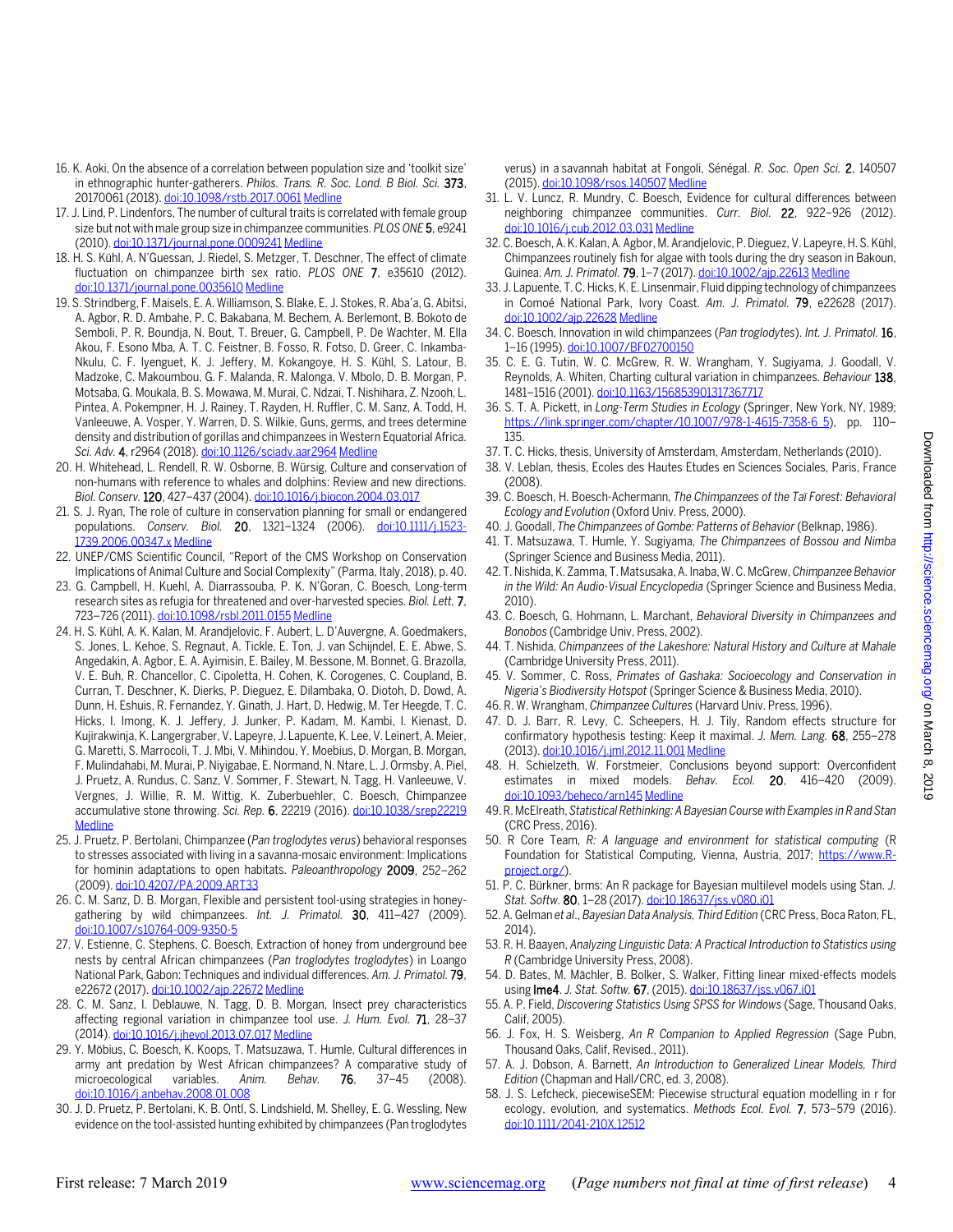## ACKNOWLEDGMENTS

A complete list of acknowledgements can be found in the supplementary text. Funding: Generous funding for the Pan African Programme provided by the Max Planck Society, Max Planck Society Innovation Fund, Krekeler Foundation, Robert Bosch Foundation, Chimbo Foundation and UCSD/SALK Institute Center for Academic Research and Training in Anthropogeny (CARTA). Authors contributions: HSK, CB, MA and AKK designed the study and oversaw data collection; FH, MA, PD, GB and AKK compiled data for this study; HSK, LK, and AKK analyzed the data; GB and LK prepared figures; HSK, LK and AKK wrote the manuscript with input from all co-authors. AA, SA, EAA, EB, DB, MBe, GBr, HC, CC, ED, PD, OD, VEE, HE, RF, YG, AGr, JH, DH, VH, II, SJ, JJ, PK, AKK, MK, MoK, IK, JL, BL, KL, VLe, ML, GM, SM, TJM, ACM, DM, FM, MM, ENe, PN, LJO, JP, SR, CS, JvS, EV, AW, EGW, JW and KY collected data in the field. CB, MBM, RC, CC, TD, DD, AD, AGo, II, KJJ, DK, KL, BM, DM, LP, AP, SR, AR, CS, VS, FS, NT, VV, RMW and KZ provided logistical support and infrastructure for data collection. Competing interests: The authors declare no competing interests. Data and materials availability: All data and model script are in the supplementary materials or otherwise publicly available as per the main text.

#### **SUPPLEMENTARY MATERIALS**

www.sciencemag.org/cgi/content/full/science.aau4532/DC1 Materials and Methods Supplementary Text Figs. S1 to S5 Tables S1 to S6 References (*23–58*) Data Files S1 and S2

12 June 2018; accepted 22 February 2019 Published online 7 March 2019 10.1126/science.aau4532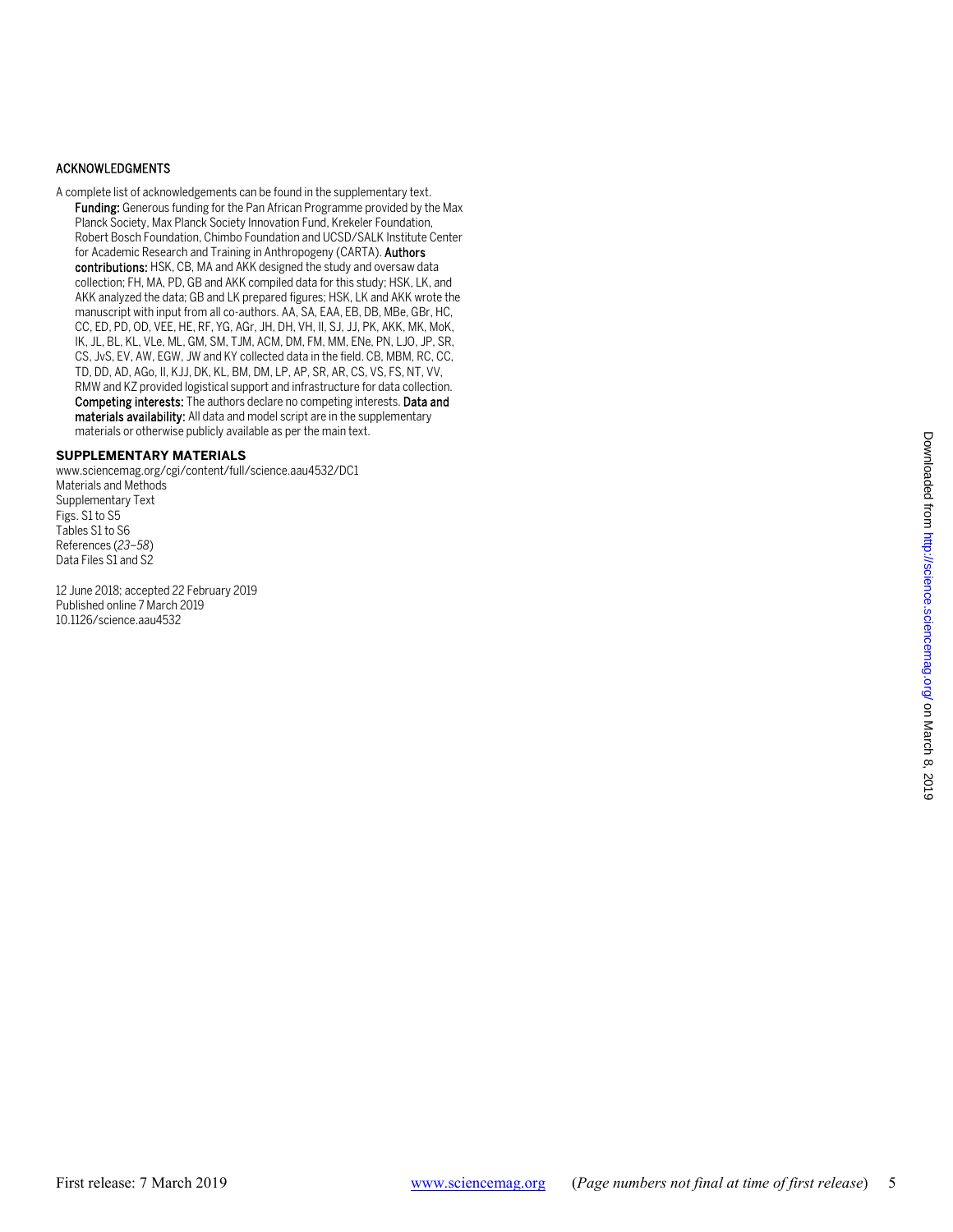

Fig. 1. Locations of all 144 unique chimpanzee communities for which information on select behaviors was collected for this study. This includes 46 communities from the Pan African Programme (PanAf) and 106 communities for which information was also available from the published literature (non-PanAf). Of these, eight communities had both PanAf and non-PanAf data available. Habitat type represented as biomes modified from the Terrestrial Ecoregions of the World Map 2001.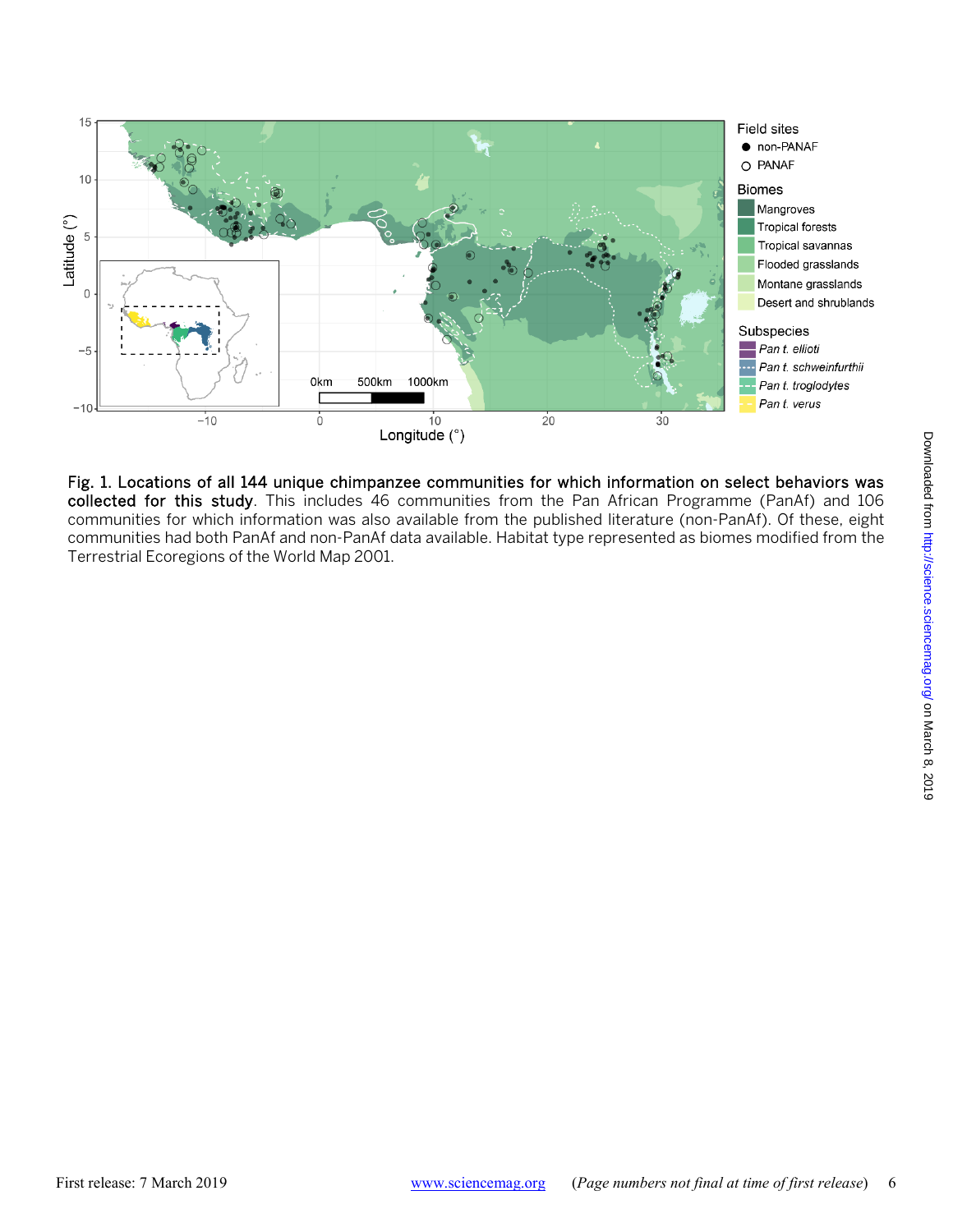

Fig. 2. The probability of occurrence of a behavior per chimpanzee community decreases with human impact. Human impact negatively affects the probability of occurrence of behaviors (top left), irrespective of grouping behaviors by category (bottom left), or by tool use and nontool use behaviors (top and bottom right, respectively). The probability of occurrence across behaviors is depicted by 67%, 87%, 97% credibility intervals (*green areas*) of the mean predicted posterior distribution (*dashed*), plotted excluding random effects and for all subspecies combined. The area of the points corresponds to the respective number of chimpanzee communities constituting that data point (range: 1-36 communities).